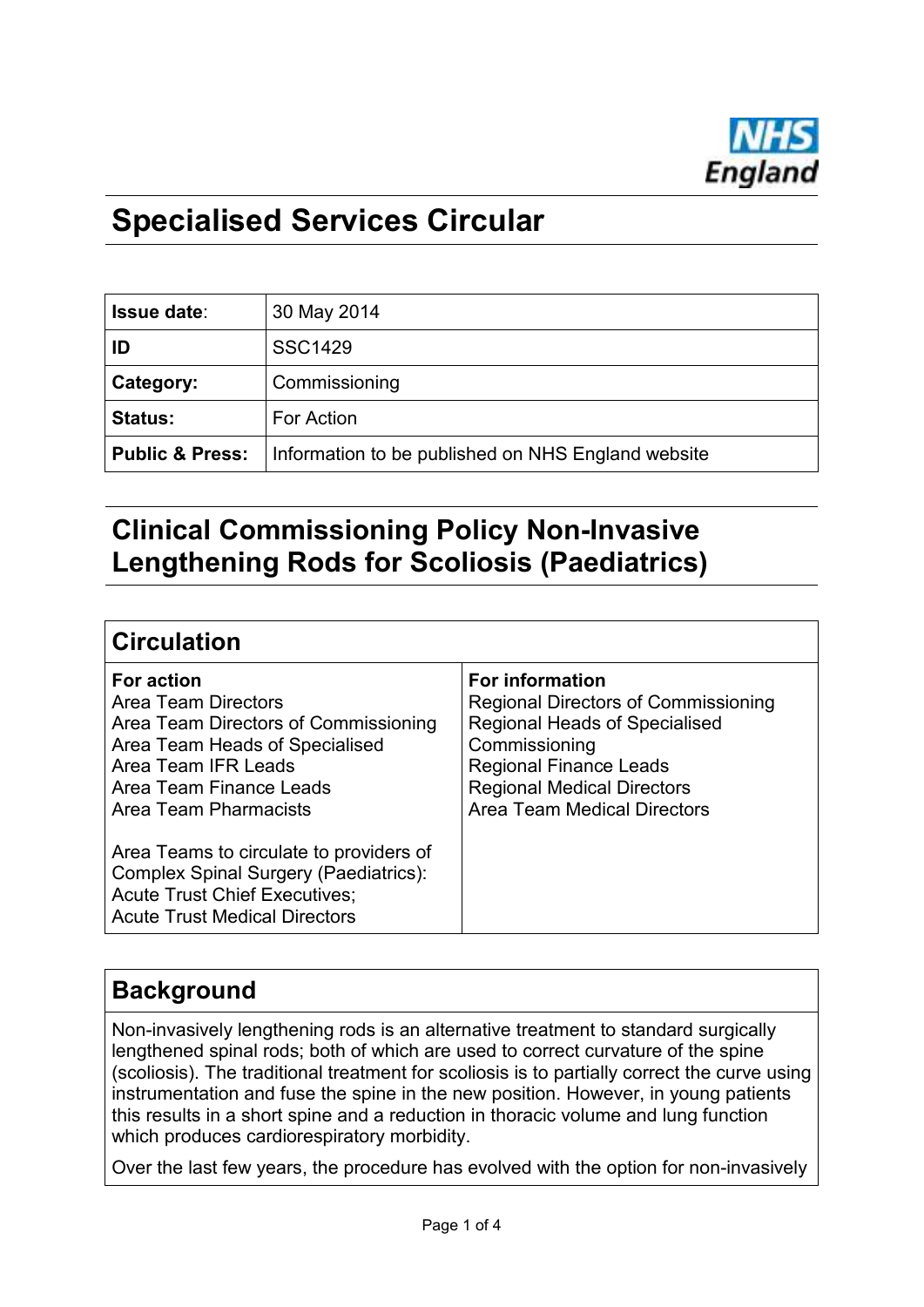lengthened spinal rods to be inserted instead. Non-invasive rods minimise open surgery, which reduces the surgical risk to the patient and minimises the risk of infection.

In 2012/13 59 patients were treated with Non-invasive lengthening Rods rather than the conventional surgically lengthened Rods. The impact of applying a national policy and eligibility criteria is that 114 patient in total would benefit from this treatment for scoliosis each year in England.

The initial procedure the patient receives is the same with the non-invasive lengthening rods as it is with the surgically lengthened rods; it therefore has the same level of safety and risk at the initial surgical stage as the previous used treatment. The benefit of the non-invasive lengthening rods for patients is that the lengthening is done in an outpatient setting using a magnetic device to lengthen the rods. If they did not have the non-invasive rod then they would instead go back into hospital for a surgical lengthening procedure, increasing their risk of complication, infection; having a greater impact on a patients (and their carers) experience, quality of life and recovery time.

The evidence base was reviewed independently by both NICE and Solutions for Public Health who concluded that non-invasive lengthening rods were clinically and cost effective, in addition compared to the surgically lengthened rods they are considered to have lower infection and complication rate by NICE and from the available evidence base.

### **Summary**

The Clinical Commissioning Policy for Non-Invasive Lengthening Rods has been recommended for approval as a routinely commissioned treatment for children and young people with scoliosis. This policy was considered against the In-year service development policy and met with the factors to support in-year funding. The policy will be subject to 12 weeks public consultation, which will commence at the end of May.

Given the significant support we have received for implementation from the Clinical Reference Group, British Scoliosis Society, and our registered stakeholders, and the potential in year QIPP savings, we are advising local area team commissioners and providers that during the consultation stage and until the policy becomes a final published policy then the policy can be applied as an interim policy.

Clinical teams can offer patients and their families either the surgical or non-surgical lengthened Spinal rods during that period; although we expected based on the feedback and poll with patient and their families that most will choose to be treated patient with non-invasive lengthened Rods.

If the patient is offered and treated with the non-invasive lengthening rods then the following clinical eligibility and commissioning intentions apply.

#### **Overview of Patient Eligibility Criteria**

The inclusion criteria are: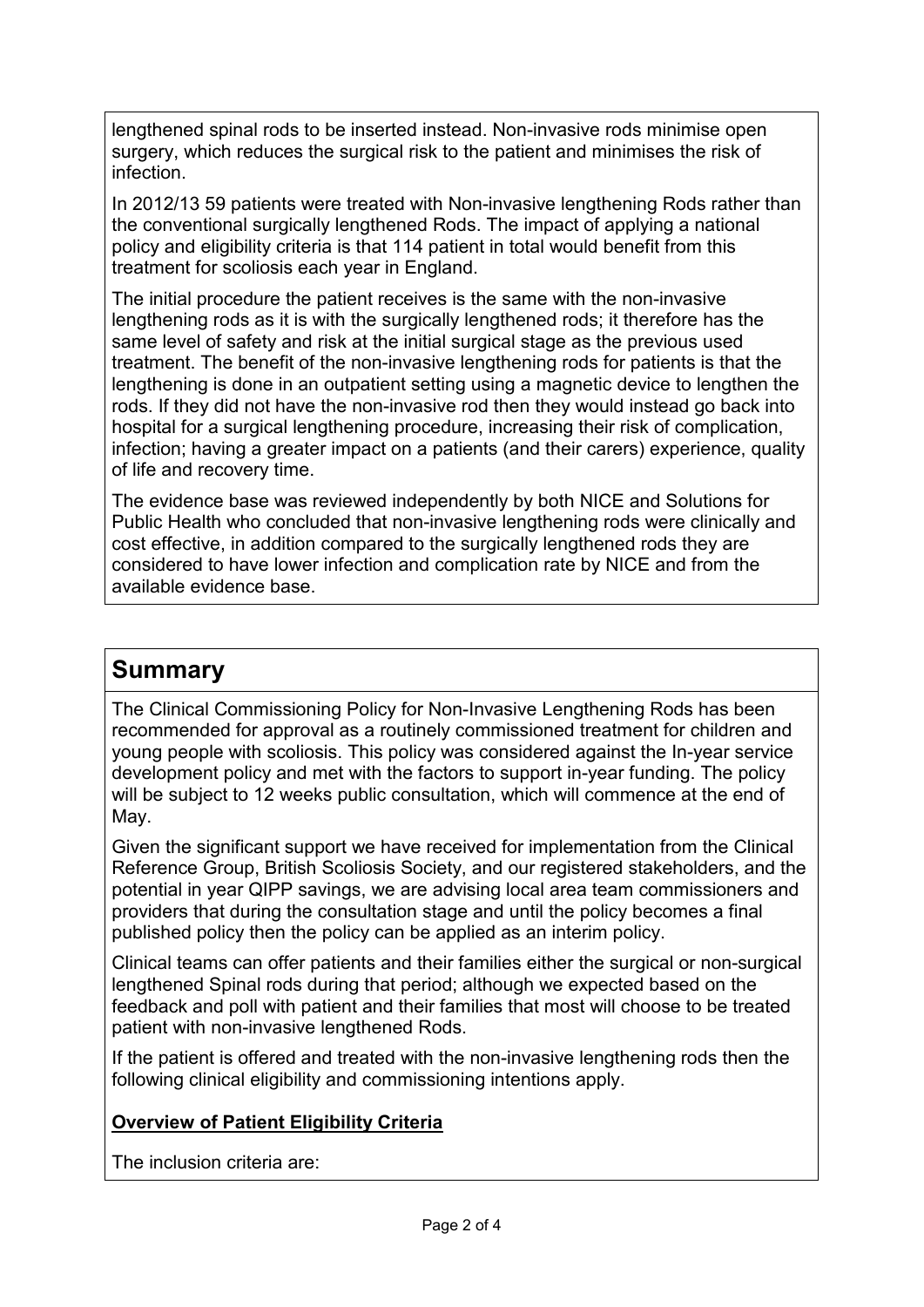- Consultant Paediatric Spinal Surgeon feels that an instrumented spinal fusion will result in an unacceptable reduction in final height and respiratory function AND
- Between the ages of 2 and 11 for girls and 2 and 13 for boys. Some children are not as skeletally mature as their chronological age so a radiograph confirming bone age within the acceptable age limits is satisfactory. Use outside the specified chronological and skeletal age range may be appropriate if the patient is particularly small for age, has late development or has an increase in respiratory risk but a request should be submitted through the IFR process if an exceptional case can be set out by their clinical team.

And exclusions:

- Infection or pathological conditions of bone such as osteopenia which would impair the ability to securely fix the device
- Metal allergies and sensitivities
- Patient with Pacemaker
- Patient requiring MRI imaging during the expected period device will be implanted
- Patients younger than two years old
- Patients weighting less than 25 lb. (11.4 kg)
- Patients and/or families unwilling or incapable of following postoperative care instructions.

#### **Overview of Commissioning Intentions of the Policy**

As a consequence of publication of the final approved policy, surgically lengthened rods will be decommissioned except for those patients meeting the exclusion criteria for non-invasive lengthening rods. It would only be for patient whom a clinician can set out exceptional circumstances in line with the NHS England IFR policy that requests for use of the surgical lengthening Rods should be made (for those meeting the inclusion criteria).

Other similar devices will be considered for inclusion under this policy, provided they are an equal comparative device to that evaluated as part of the policy prioritisation process.

Providers will be re-imbursed following implantation of the non-invasive lengthening rods through a device exclusion. At a rate of £10,000 for a double rod system and £5,000 for a single rod. The Hospital will also claim the usual tariff for an instrumented scoliosis correction. Outpatient lengthenings will be paid at standard outpatient follow-up rate only.

NHS England are also commencing the process to add the non-invasive lengthening system to the procurement framework and discussions with manufacturers. Payment of the device exclusion will be dependent on prospective data collection which will need to be presented by providers to commissioners.

### **Action**

The policy will become affective at the date of publication. The policy will be adopted